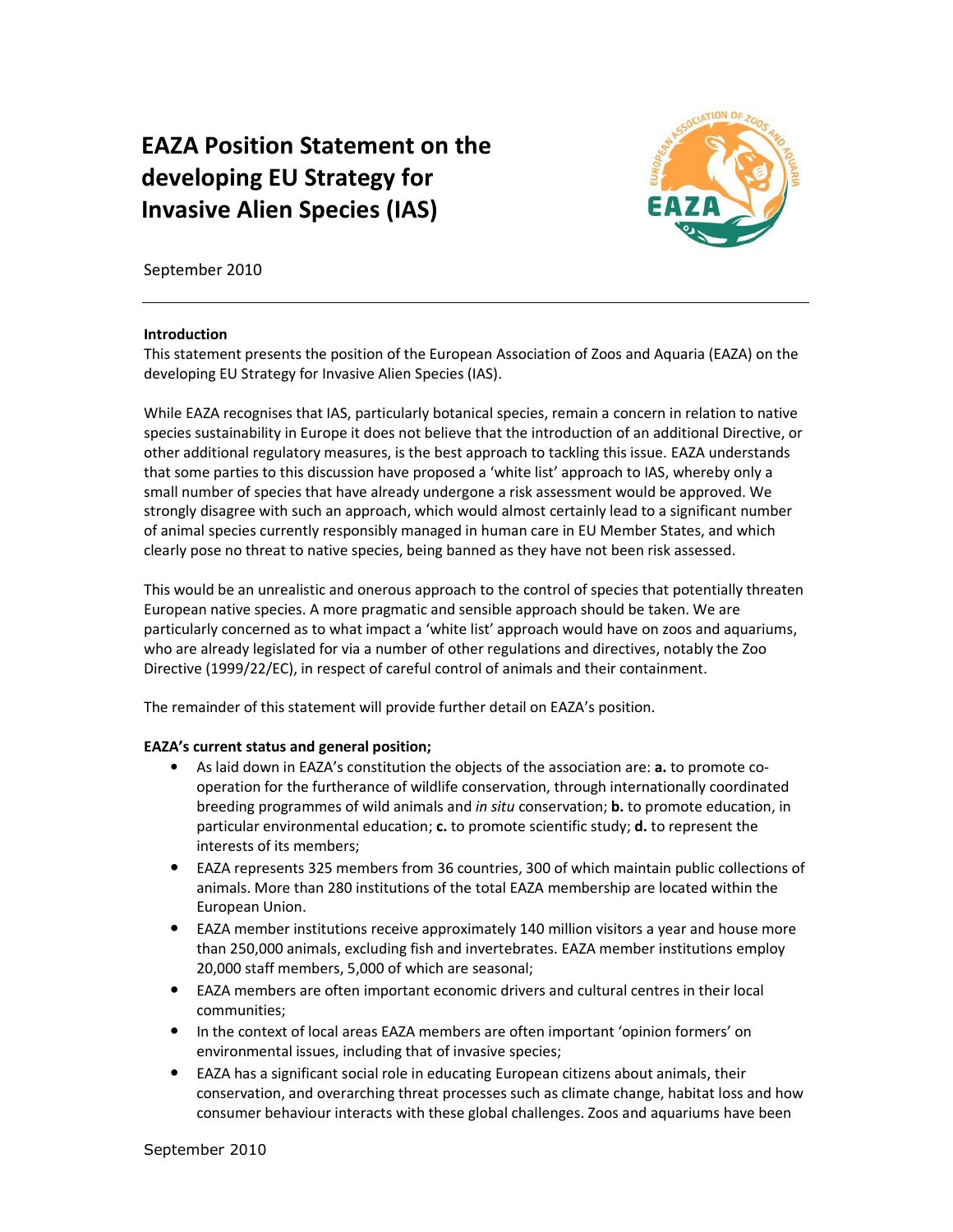demonstrated to host a far more representative and inclusive visitor social spectrum than either museums or science centres;

- EAZA has adopted the World Zoo and Aquarium Conservation Strategy (2005) which articulates the modern role of zoos and aquariums and their commitment to conservation;
- EAZA institutions in the European Union comply with Council Directive 1999/22/EC relating to the keeping of wild animals in zoos;
- From 2008 to 2010 EAZA ran the European Carnivore Campaign (www.carnivorecampaign.eu), a campaign supported by the Council for Europe that demonstrates our commitment to the conservation of European animal species;
- In 2003 EAZA issued a statement on IAS to all its member institutions (see additional document).

## We believe;

- The current EU focus on the potential risk of invasive species in Europe is welcome in that it recognises that invasive species are a threat to our native biodiversity;
- That there is sufficient legislation in place (Appendix 1) that can be enacted to control threats from invasive species;
- That banning non-risk assessed species from human care throughout Europe would be a retrograde step;
- That a 'one size fits all' policy is inappropriate for an environmentally diverse area such as the Member States of the EU;
- That a 'white list' approach, where only a small number of species are approved and that all other species alien to EU Member States would be banned from being held in human care in zoos and aquariums, until full risk assessments have been undertaken, is an unacceptable option;
- Zoos and aquariums in EAZA comply with all EU member legislation as it applies to their collections and are rigorous in their efforts to prevent escapes from such facilities. EAZA has rigorous 'Animal Care Standards' to which its member institutions comply and an additional statement on IAS with which members must comply;
- Zoos and aquariums in EAZA do not pose a significant risk in reference to IAS. A Directive requiring all non-native species to undergo a full risk assessment to see if they could, potentially, pose a risk (species such as elephants, tigers, wombats, hornbills etc.) would be inappropriate, take many years, be nonsensical, and would be prohibitively costly;
- The vast majority of non-native species held by zoos and aquariums do not pose any risk at all and should therefore be excluded from this otherwise well-intentioned strategy;
- A 'white list' approach would be costly and likely lead to extensive non-compliance across Member States.

## What we would like to see;

- Improved enactment of existing legislation (Appendix 1) to tackle issues associated with threats from IAS;
- That any moves to designate species as potentially invasive are proportionate and based on risk assessments of the highest scientific standing;
- That a 'black list' approach, wherein species known or thought to be a significant risk are assessed and that any provision for them to be held in human care, for example in zoos and aquariums, would be controlled using existing legislation and viewed in the context of the overarching conservation benefits of management and breeding in such a setting;
- That such a 'black list' approach should be country by country to take into account different climatic conditions and environments, which affect the potential for an alien species to become invasive;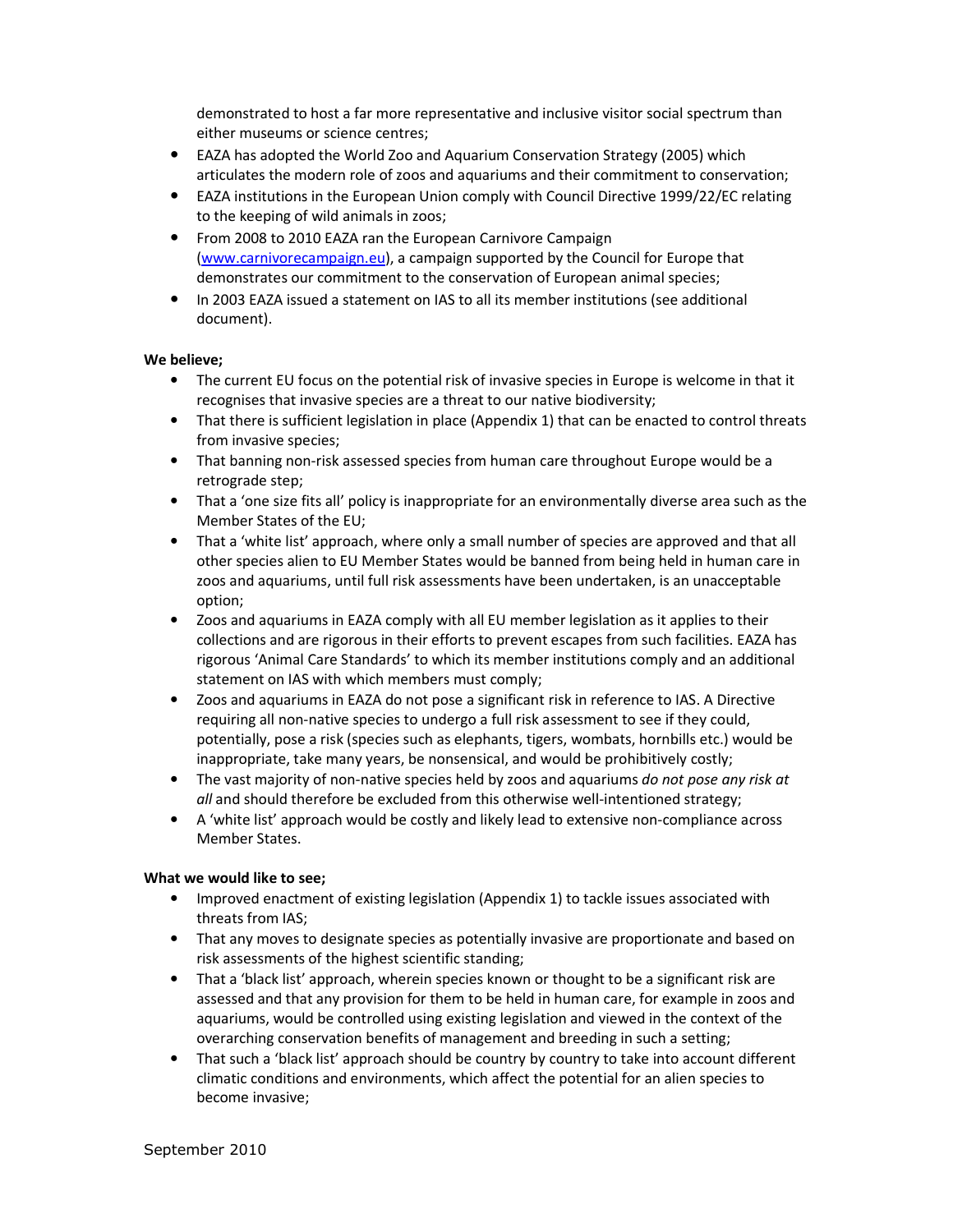- Such a 'black list' approach should be based on rigorous risk assessments with full stakeholder participation;
- That the full costs of such risk-assessments must be borne in mind;
- That the EU, in any future deliberations on IAS, pays close attention to the role of responsible zoos and aquariums in education, conservation and research;
- That the EU recognises the unique position and professionalism of EAZA members in maintaining non-native species for the purposes noted above and that this responsible approach should not be penalised or indeed hampered by legislative conditions that make human care of such species difficult if not impossible. This would impact not only on conservation of many species, but on the environmental education opportunities for European Union citizens who visit EAZA members and on the economic input of zoos and aquariums into their local economies.

## Appendix 1

Existing international legislation relating to this issue includes;

## The Bern Convention

A4.1. The Convention on the Conservation of European Wildlife and Natural Habitats (the "Bern Convention"), adopted by the Council of Europe on 19 September 1979, aims to conserve wild flora and fauna and their natural habitats, especially those species and habitats whose conservation requires the co-operation of several States, and to promote such cooperation. Particular emphasis is given to endangered and vulnerable species, including endangered and vulnerable migratory species. Article 11(2) of the Convention requires that:

"Each Contracting Party undertakes:

- a) to encourage the reintroduction of native species of wild flora and fauna when this would contribute to the conservation of an endangered species, provided that a study is first made in the light of experiences of other Contracting Parties to establish that such reintroduction would be effective and acceptable;
- b) to strictly control the introduction of non-native species." (note: this applies to ALL exotic forms, including hybrids)

The Bern Convention forms the basis for the Council Directive 92/43/EEC, the "Habitats Directive" (see A4.3. below).

A4.2. Further to this Convention, the Committee of Ministers to Member States have made Recommendations concerning the introduction of non-native species<sup>1</sup> and on the reintroduction of wildlife species<sup>2</sup>. These recommendations state that the introduction of non-native species into the natural environment be prohibited where adverse effects on the ecosystem may occur. However, certain exceptions to prohibitions may be authorised on the condition that the possible consequences are assessed beforehand.

Where reintroductions are considered, they should only be undertaken after carrying out research and implemented under scientific supervision. It is recommended that interested parties be informed of such reintroductions. Also, collecting stock for reintroductions should be prohibited from populations which would be threatened as a result.

 $\overline{a}$ 

<sup>&</sup>lt;sup>1</sup> Recommendation No. R(84)14 adopted on 21 June 1984

 $2$  Recommendation No. R(85)15 adopted on 23 September 1985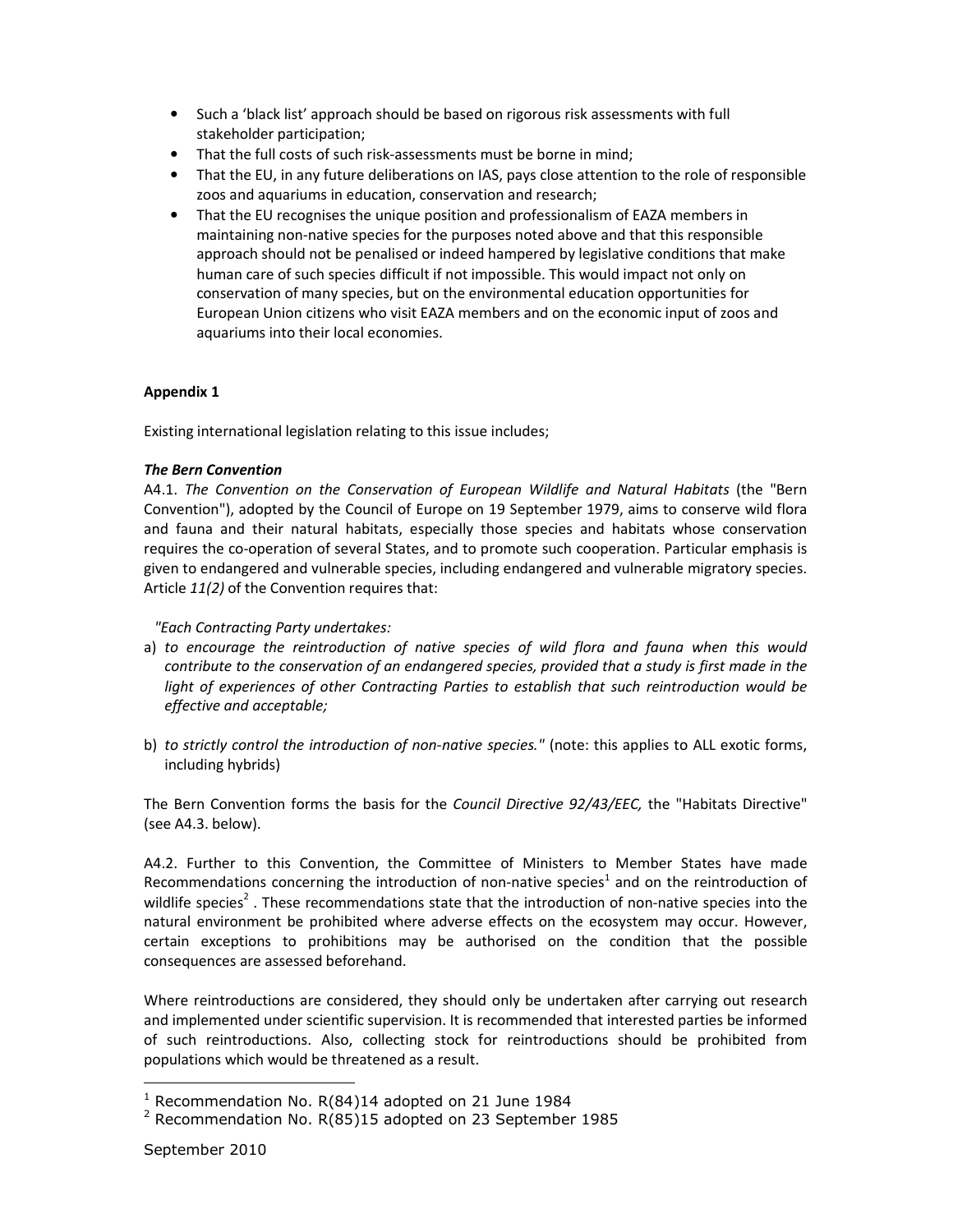## Council Directive 92/43/EEC on the Conservation of Natural Habitats and of Wild Fauna and Flora

A4.3. The "Habitats Directive", adopted by Member States on 21 May 1992, also aims to conserve wild flora and fauna and their natural habitats and is based on the Bern Convention. Article 22(b) states that, in implementing the provisions of this Directive, Member States shall:

"ensure that the deliberate introduction into the wild of any species which is not native to their territory is regulated so as not to prejudice natural habitats within their natural range or the wild native fauna and flora and, if they consider it necessary, prohibit such introduction. The results of the assessment undertaken shall be forwarded to the committee for information."

## Council Directive 79/409/EEC on the Conservation of Wild Birds

A4.4. The "Birds Directive" aims to protect wild bird species and their habitats. Article 11 states that: "Member States shall see that any introduction of species of bird which does not occur naturally in the wild state in the European territory of the Member States does not prejudice the local flora and fauna. In this connection they shall consult the (European) Commission".

## Convention on Biological Diversity

A4.5. The Convention on Biological Diversity was opened for signature on 5 June 1992 at the United Nations Conference on Environment and Development at Rio de Janeiro, after adoption on 22 May 1992 at the Nairobi Conference for the Adoption of the Agreed Text of the Convention on Biological Diversity. The Convention entered into force on 29 December 1993. The objectives of this Convention are the conservation of biological diversity, the sustainable use of its components and the fair and equitable sharing of the benefits arising out of the utilization of genetic resources.

The Convention specifically addresses the introduction of non-native species. Article 8(h) states that:

"Each Contracting Party shall, as far as possible and as appropriate: (h) prevent the introduction of, control or eradicate those alien species which threaten ecosystems, habitats or species.

## IUCN Position Statement on Translocation of Living Organisms: Introduction, Re-introductions and Re-stocking.

A4.7. The World Conservation Union (IUCN) position, published in 1987, is that introductions should only occur if there are clear and well defined benefits and if no suitable native species are available. It sets out general principles for determining the desirability of intentional introductions in natural, seminatural and human-made habitats, discouraging accidental introductions, undertaking eradication measures and administering introductions in national and trans-boundary contexts.

## FAO Code of Conduct for the Import and Release of Exotic Biological Control Agents

A4.8. The United Nations Food and Agriculture Organisation's Code of Conduct, published in February 1996, sets out the responsibilities of Government authorities, exporters and importers of biological control agents capable of self-replication (parasitoids, predators, parasites, phytophagous arthropods and pathogens) used in research and for environmental release, and describes three responsibility phases; pre-export, pre-import and post-import.

## ICES Code of Practice on the Introductions and Transfers of Marine Organisms 1994

A4.9. This Code of Practice, adopted by the International Council for Exploration of the Sea in September 1994, recommends practices and procedures to diminish risks of detrimental effects from the introduction and transfer of marine organisms. It provides recommendations for new intentional introductions and suggests that member countries submit proposals to ICES for an opinion on a proposed introduction.

September 2010